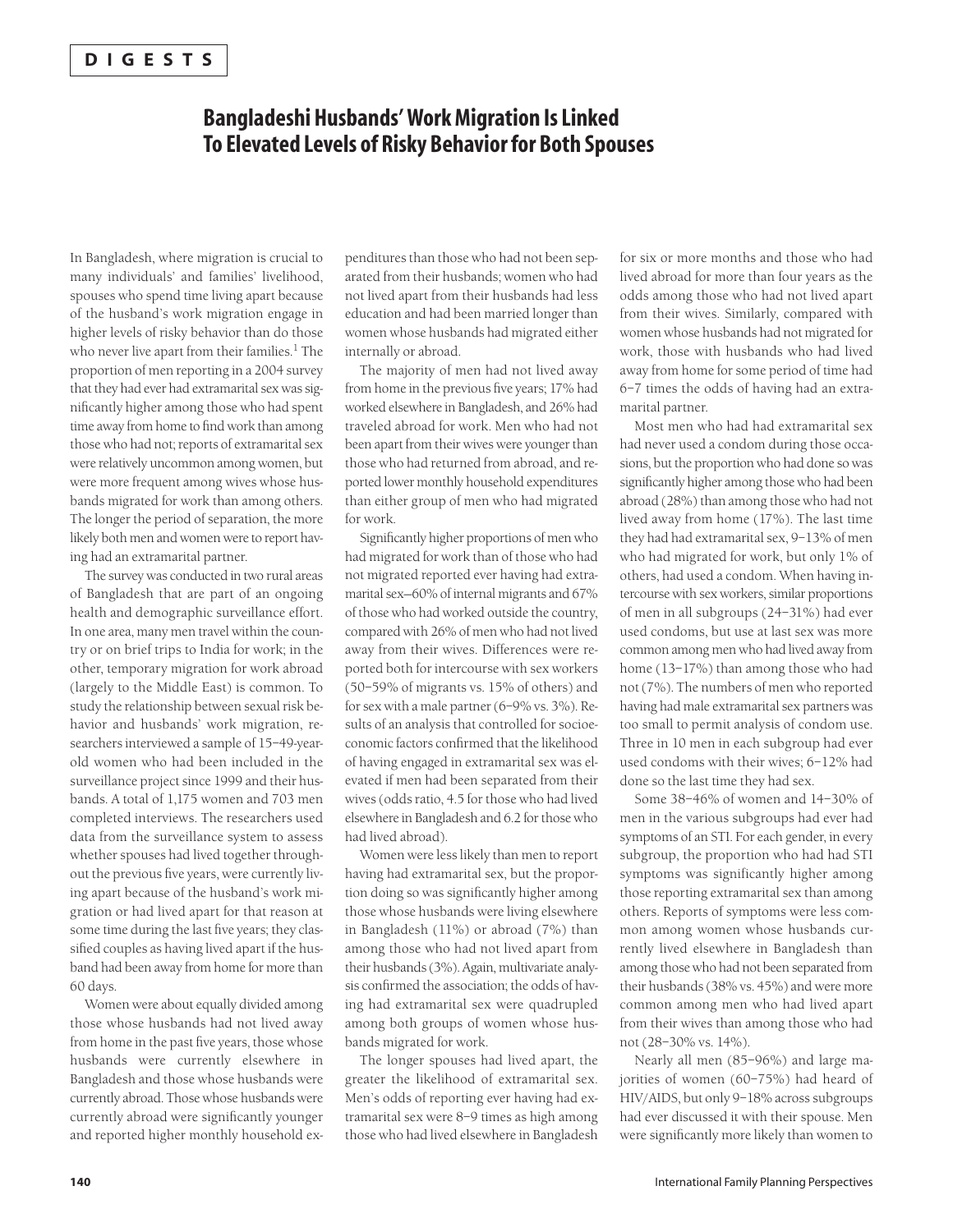know that HIV can be transmitted through intercourse and that intercourse with sex workers is relatively unsafe, but women were more likely than men to know that monogamy and condom use can help prevent HIV transmission. One in five men who had lived apart from their wives, compared with one in 10 who had not, thought that they were at risk of acquiring HIV. According to results of multiple regression analysis, men's likelihood of considering themselves at risk was markedly elevated if they knew that HIV is transmitted through intercourse (odds ratio, 6.3) and more moderately raised if they had lived away from home, had had extramarital sex or had had STI symptoms. Fewer than 3% of women perceived themselves to be at risk; the odds of this perception were elevated for women who reported having had extramarital sex, knew that HIV is sexually transmitted or had had at least six years of schooling.

The researchers note that their results may be skewed by the exclusion of short periods of spouses' living apart, which the surveillance data suggest are common, and by the possibility of underreporting of extramarital sex, particularly by women. Nevertheless, they conclude that "despite religious and conservative attitudes to nonmarital sex in Bangladesh, the institution of marriage [has] not prevented sexual risk behavior by men from being quite common, particularly during periods of separation from their wives." As a result, STI prevention programs should consider "the sociocultural context…that may hamper women's ability to avoid exposure."*—D. Hollander*

#### **REFERENCE**

**1.** Mercer A et al., Sexual risk behavior of married men and women in Bangladesh associated with husbands' work migration and living apart, *Sexually Transmitted Diseases,* 2007, 34(5):265–273.

### **Government-Funded Care Is Linked to Higher Perinatal Mortality Risk in Brazil**

In Belo Horizonte, Brazil, perinatal mortality was higher in hospitals that provided care under government contracts than in private hospitals that did not receive such funding, according to a cohort study of nearly 41,000 births in 24 facilities.<sup>1</sup> Mortality was also elevated in hospitals that scored lower on a quality measure based on structural capacity to provide maternal and infant care. When maternal

education and birth weight were controlled for, infants born in government-funded hospitals had an elevated relative risk of perinatal mortality (2.1–3.1), and infants delivered at hospitals having a low quality of care were at greater risk than those delivered at hospitals of adequate quality (1.9).

Although almost all births in Brazil occur in hospitals, with a large majority assisted by doctors, the country has persistently high infant mortality (23 deaths per 1,000 live births in 2003). Most infant deaths in the country are considered preventable through access to better hospital care; however, few studies have assessed the relationship between socioeconomic status, quality of hospital care and perinatal mortality. This study assessed how mothers' socioeconomic status and hospital use influenced perinatal mortality. Almost 80% of Brazilians receive health care provided by the country's Universal Public Health System (Sistema Único de Saúde, SUS) through contracts with private hospitals and hospitals run by philanthropies and the government. The remainder, who can afford private health insurance or direct payment, use private, non-SUS hospitals.

The data for this study were drawn from a 1999 cohort study of 40,953 live births and 775 perinatal deaths. Perinatal deaths were defined as fetal deaths and infant deaths occurring within seven days of birth (with a birth weight of at least 500 or a gestational age of at least 22 weeks). Hospitals were classified by whether they provided care under a contract with the SUS system and by their quality of care; maternal education was used as an indicator of socioeconomic status.

Twenty-two percent of all live births took place in private, non-SUS hospitals; the rest occurred in private (40%), philanthropic (22%) and public (15%) SUS hospitals. Fortyfive percent of births took place in hospitals with a low quality of care, 26% in those with intermediate quality and 24% in those with adequate quality. Eleven percent of all live births had a low or very low birth weight (less than 2,500 g).

Seventy-four percent of perinatal deaths occurred among low or very low birth weight infants, and about a third of deaths took place at hospitals of each level of care (32–35%). The large majority of perinatal deaths occurred at SUS hospitals (87%), with 36% at public SUS institutions; only 13% of deaths took place at private, non-SUS hospitals.

Overall, the perinatal mortality rate was 19

deaths per 1,000 live births. Compared with the rate at private, non-SUS hospitals, crude rate ratios for perinatal mortality ranged from 1.3 in private SUS hospitals to 4.2 in public SUS hospitals.

Slightly fewer than one-third (31%) of mothers who gave birth in SUS hospitals had eight or more years of education, compared with 85% of those who gave birth at private, non-SUS hospitals. For both more educated mothers and less educated mothers, rates of perinatal mortality were higher at public SUS hospitals (21.7 per 1,000 and 23.3 per 1,000, respectively) than at private, non-SUS hospitals (6.6 per 1,000 and 6.2 per 1,000). Compared with the rates in private, non-SUS hospitals, rate ratios for perinatal mortality ranged from 1.2 among more educated mothers at private SUS hospitals to 3.5 among less educated mothers at public SUS hospitals.

Rates of perinatal mortality from specific causes varied by hospital type and by birth weight: Among low-birth-weight infants, for example, the rate of perinatal death from asphyxia (36.7 per 1,000 live births overall) ranged from 18.5 per 1,000 in private, non-SUS hospitals to 50.2 per 1,000 in public SUS hospitals, while the rate of death from immaturity (34.3 per 1,000 live births overall) ranged from 25.1 per 1,000 in philanthropic SUS hospitals to 48.0 per 1,000 in public SUS hospitals. Among infants of normal birth weight, the rate of death from asphyxia (2.7 per 1,000 live births overall) varied from 0.9 per 1,000 in private, non-SUS hospitals to 3.6 per 1,000 in private SUS hospitals, while the rate of death from immaturity (0.3 per 1,000 overall) varied from 0.0 in private, non-SUS hospitals to 0.6 in private SUS hospitals.

After controlling for maternal education and birth weight, multiple logistic regression analysis found that, compared with infants delivered in private, non-SUS hospitals, those born in private or philanthropic SUS hospitals had an elevated risk of perinatal mortality (3.1 and 2.1, respectively). In addition, mortality was higher at hospitals with low quality-of-care scores than at those scored as having adequate quality (1.9).

According to the researchers, even though most Brazilian women give birth in a hospital, nontimely access to care and low-quality care during delivery and the neonatal period present significant risks of perinatal mortality. They recommend that public services be increased at SUS-funded hospitals and that government resources be directed toward ex-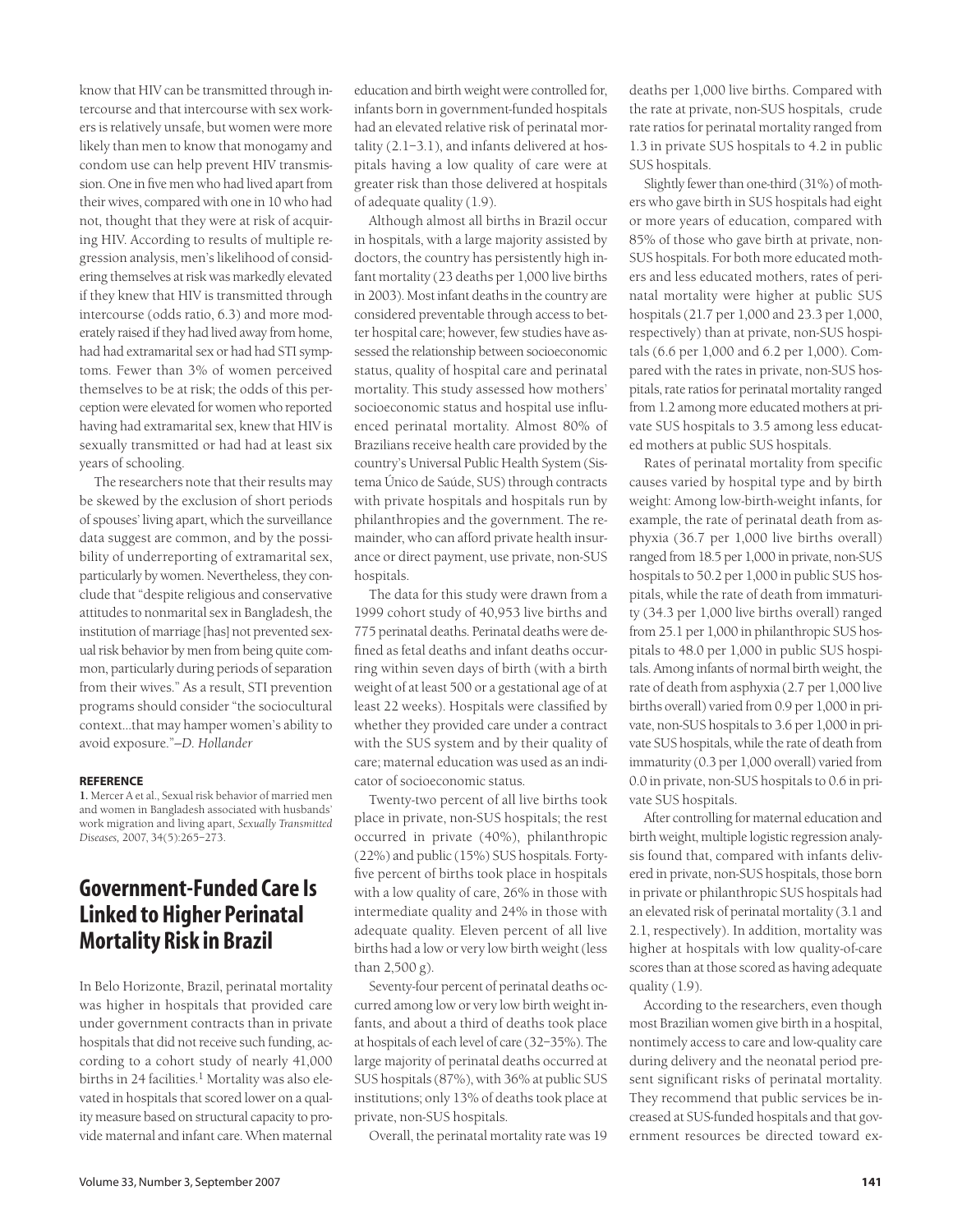### *Digests*

panding the availability of intermediate-quality facilities in an effort to reduce the national perinatal mortality rate. They conclude that to address the unacceptably high rates of perinatal and neonatal mortality in Brazil, it is critical to tackle the "socioeconomic factors that contribute to inequities in perinatal mortality [and] to improve the quality of health care delivered to women and their babies at the health system level."*—J. Thomas*

#### **REFERENCE**

**1.** Lansky S, França E and Kawachi I, Social inequalities in perinatal mortality in Belo Horizonte, Brazil: the role of hospital care, *American Journal of Public Health,* 2007, 97(5):867–873.

### **Female and Male Condoms Offer Similar Protection Against Exposure to Semen**

Breakage, slippage and other mechanical problems occur more frequently with female than with male condoms, but the two devices are about equally effective barriers to semen exposure, according to findings from a randomized crossover trial conducted among women attending a reproductive health clinic in the southern United States in 2000– 2001.<sup>1</sup> Prostate-specific antigen (PSA), an indicator of exposure to semen, was detected in similar proportions of vaginal fluid samples collected after use of male and female condoms during the study—14% and 17%, respectively. PSA was present in high enough levels to potentially affect STD risk in 4–5% of samples associated with each type of device. Exposure to semen was more common if women reported mechanical problems with condoms than if they reported incorrect use.

Women were eligible to participate in the study if they were at least 19 years old, were in a mutually monogamous relationship, had not had an STD in the past six months and had had intercourse at least four times in the past 30 days. In all, 108 women enrolled and were randomly assigned to receive either 10 male or 10 female condoms. All participants received instruction on correct use of the assigned method and were taught to collect samples of vaginal fluid. The women were then asked to collect one sample before and one after using each condom, to place the samples and the used condom in a prelabeled bag, and to return the bag to the clinic the next business day, along with a form on which they reported

problems with the condom or with the device for collecting the samples. After using the first 10 condoms, women repeated the process with the second type of condom.

To determine semen exposure, the researchers first assessed the PSA level (measured in nanograms per milliliter) of the postcoital sample of vaginal fluid. If PSA was detected (i.e., if the level was more than 1 ng/ml), they assessed the precoital sample, to rule out previous exposure.

Study participants were predominantly white (78%) and married (77%); six in 10 had been in their current relationship for at least five years. Eighty-nine percent had ever used a male condom with a main partner; 19% of these had experienced condom breakage, and 43% condom slippage. Only 6% had ever used a female condom with their current partner. Most (69%) had not used condoms in the past 30 days. Background characteristics did not differ between women assigned to use male condoms first and those assigned to use female condoms first.

Participants returned 700 male and 678 female condoms to the clinic. Nine percent of male condoms were accompanied by reports of mechanical problems (primarily breakage or slippage), and 68% by reports of partial or incorrect use. Thirty-four percent of forms returned with female condoms noted mechanical problems (mainly that the condom broke or slipped, the penis entered to the side of the device or the condom's outer ring was pushed into the vagina), and 8% recorded instances of incorrect use.

PSA assessments of the vaginal fluid samples indicated that women had been exposed to semen 14% of the time they used male condoms and 17% of the time they used female condoms; the difference was not statistically significant. Moderate or high levels of PSA (22 ng/ml or more), which indicate sufficient semen exposure to pose a risk of STI transmission, were detected in 4% of samples accompanying male condoms and 5% of those submitted with female condoms; the confidence interval around this one-point difference (–1.6 to 3.7) was not narrow enough to establish that the difference was statistically significant. PSA levels did not change with successive uses of male condoms but declined significantly with each use of female condoms.

The frequency with which moderate or high PSA levels were detected was related to the types of problems women reported with use of each method. For male condoms, such levels were more common if the device had slipped (20%), broken (11%) or been put on incorrectly (8%) than if the man had withdrawn without holding its base (1%) or if the couple had had no problems using it (3%). For female condoms, moderate or high exposure was fairly frequent if the penis had entered to the side of the device (11%), if the device's outer ring had been pushed into the vagina or had slipped (8%), or if other mechanical problems were reported (10%); the only report of breakage was accompanied by a vaginal fluid sample with a moderate or high PSA level. By contrast, no reports of incorrect use were accompanied by such levels, and exposure was moderate or high in only 3% of instances in which no problems were reported.

According to the researchers, their findings on moderate and high PSA levels do not "exclude a moderate difference in performance" between the two types of condoms, but indicate that "large differences are unlikely." Thus, the investigators comment that in conjunction with findings from other studies, their results suggest "that although the female condom performs less well than the male condom in the first few uses, its effectiveness over repeated use is similar." While acknowledging a number of limitations of their study (for example, participants were at low risk of STIs and had greater experience with male than with female condoms), the researchers conclude that it adds to the growing literature "shedding…new light on the risk of adverse outcomes determined by specific problems encountered by condom users."*—D. Hollander*

#### **REFERENCE**

**1.** Macaluso M et al., Efficacy of the male latex condom and of the female polyurethane condom as barriers to semen during intercourse: a randomized clinical trial, *American Journal of Epidemiology,* 2007, 166(1):88–96.

# **Among HIV-Infected South Africans, Nondisclosure Is Linked to Risky Behavior**

In a South African study conducted primarily at clinics providing HIV services, roughly two in five HIV-positive men and women said they had recently had sex without disclosing their  $HIV$  status to their partner.<sup>1</sup> In many cases, this sex was unsafe: Compared with respondents who had told all of their recent partners that they had HIV, those who had concealed their status at least some of the time were substan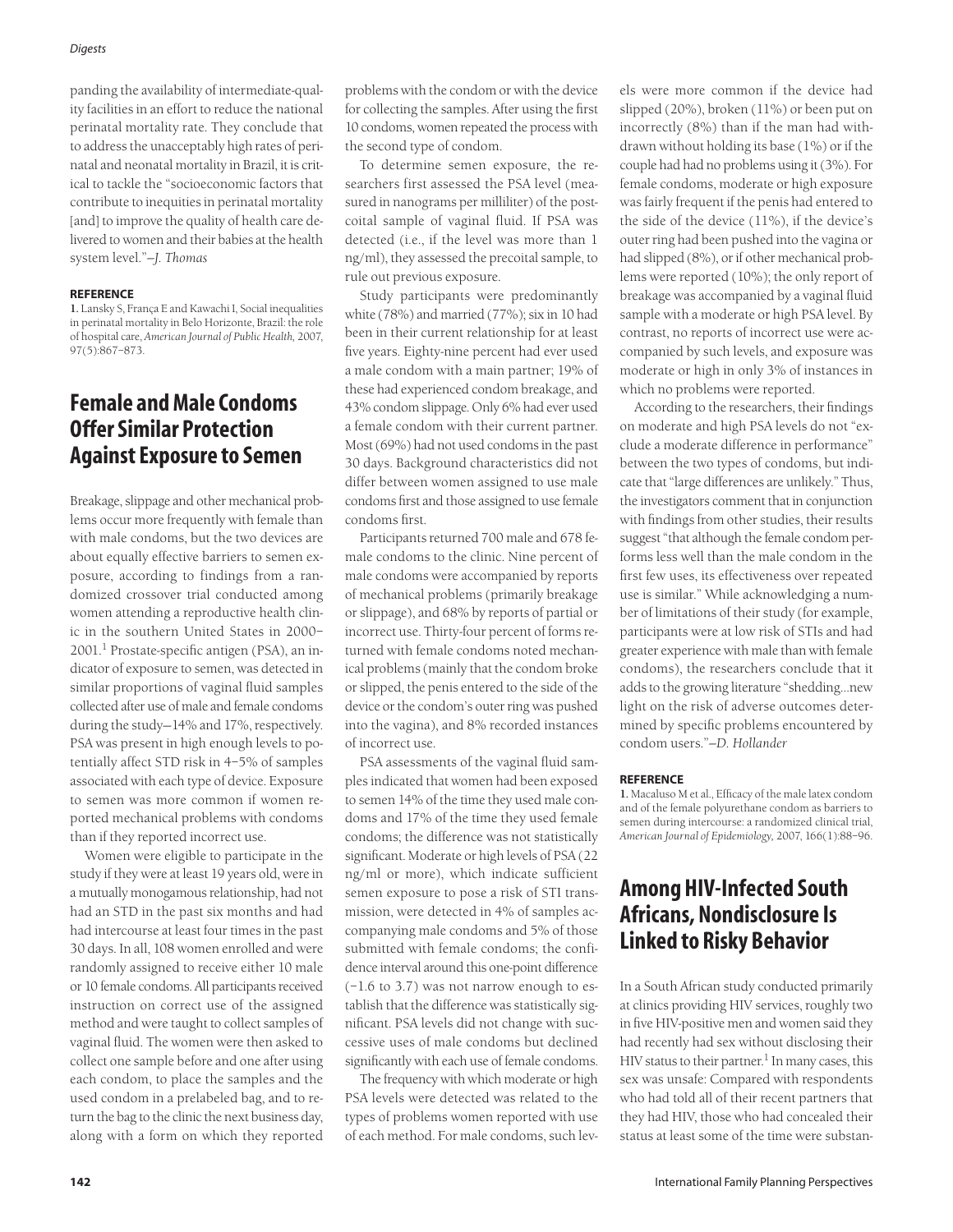tially more likely to have engaged in unprotected intercourse and other risky behaviors. They were also more likely to have experienced HIV-related discrimination, such as losing a job or a place to live because of being infected.

The researchers surveyed 1,055 HIV-positive men and women in Cape Town, most (77%) of whom were recruited at sites that provided support services or treatment; the remainder were recruited by word of mouth. The questionnaire assessed a range of demographic, health and behavioral variables, as well as respondents' experiences with disclosing their HIV status. Most respondents were black (67%), 35 or younger (73%), single (73%) and unemployed (72%). On average, they had first tested positive for HIV 2.7 years earlier and had six physical symptoms of HIV infection; half had been hospitalized at least once for an HIV-related problem.

In the three months prior to the survey, the vast majority of participants (90% of men, 81% of women) had had at least one sexual partner, and substantial proportions had had at least one HIV-negative partner (40% of men, 18% of women) or a partner of unknown HIV status (39% of both men and women). Although most participants had had no more than one partner during the three months, 25% of men and 11% of women had had three or more.

Among the 903 sexually active respondents, 42% said that they had disclosed their HIV status to all of their sexual partners during the past three months. Compared with respondents who had disclosed their status to all of their recent partners, those who had concealed it from at least one of their partners were more likely to be married (49% vs. 26%) and less likely to identify themselves as black (62% vs. 73%). They were also more likely to have engaged in a variety of behaviors that could transmit HIV. Respondents who had concealed their status were more likely than those who had disclosed it to have had sex with partners who were HIVnegative (69% vs. 28%) or were of unknown HIV status (85% vs. 17%), to have had two or more partners (43% vs 22%), to have had unprotected vaginal intercourse with a concordant (61% vs. 28%) or nonconcordant partner (55% vs. 10%), and to have had unprotected anal intercourse with a concordant (39% vs. 12%) or nonconcordant (38% vs. 2%) partner.

Although participants who had concealed their HIV status from their sex partners and those who had disclosed it often differed in their sexual behavior, the two groups were generally similar in their reluctance to reveal their status to friends and strangers. After adjustment for all relevant variables, those who had concealed their HIV status from sex partners were not significantly more likely than those who had disclosed it to agree that "it is difficult to tell people about my HIV infection" (63% vs. 64%) or that "there are people I have not told I am HIV positive because I am afraid of their reaction" (65% vs. 57%). However, those who had concealed their status from sex partners did have an elevated likelihood of reporting that their HIV status had caused them to lose a job or a place to stay (odds ratio, 2.2), which may have contributed to their reluctance to tell partners and others about their infection. In addition, they were less likely than those who had disclosed their status to feel certain that they could tell their sex partners that they had HIV (0.6).

The researchers noted that the study had several limitations, including its reliance on self-reported data and its focus on a single city that may not be representative of South Africa as a whole. In addition, the study grouped together individuals who had not revealed their HIV status to any recent sex partners with those who had disclosed their status to some partners but not others; at least one prior study suggests that "selective disclosers" are particularly likely to engage in risky behaviors. Nonetheless, the study's findings—in particular, that people who had concealed their HIV status from their partners had elevated rates of risky behavior but little confidence in their ability to reveal their status to partners—point to "the need for behavioural interventions to reduce the risks of HIV transmission among men and women living with HIV in South Africa" and "to assist them [in making] effective decisions on disclosure."*—P. Doskoch*

#### **REFERENCE**

**1.** Simbayi LC et al., Disclosure of HIV status to sex partners and sexual risk behaviours among HIV-positive men and women, Cape Town, South Africa, *Sexually Transmitted Infections,* 2007, 83(1):29–34.

# **Sub-Saharan Africa and Eurasia Lag Behind Other Regions in Use of Skilled Attendants at Delivery**

Substantial progress has been made throughout much of the developing world toward improving the proportion of births delivered with the help of medically trained attendants.<sup>1</sup> According to an analysis of nationally representative data from 73 developing countries, the estimated proportion of births delivered with assistance from a doctor, nurse or midwife increased from 45% in 1990 to 54% in 2000; increases occurred in every region except Sub-Saharan Africa and Eurasia. Use of skilled attendants within geographic regions differed by mother's age, parity and wealth.

For the study, researchers compiled data from nationally representative surveys (e.g., Demographic and Health Surveys and Multiple Indicator Cluster Health Surveys) and government reports from developing countries. Country-level data were used to estimate the proportions of births attended by a doctor, nurse or midwife in 1990 and 2000. Regional estimates were weighted using United Nations estimates of the numbers of births in each country. Data on the percentage of births delivered with the help of a skilled attendant were available for 73 countries, representing 82% of births in the developing world in 2000.

Overall, the proportion of births in the developing world delivered with the help of skilled attendants rose from 45% to 54% between 1990 and 2000. The greatest proportional increases occurred in Northern Africa (65%) and Southeast Asia (53%). Most of the increases were attributed to more frequent use of doctors: For example, in North Africa, the use of a doctor increased 95% between 1990 and 2000, whereas the use of a nurse or midwife decreased 24% during the same period. The only regions that did not improve over the decade in terms of use of skilled attendants were Sub-Saharan Africa, where use of skilled attendants remained at around 40%, and Eurasia, where attendance decreased by 3% from near-universal coverage.

In further analyses, the researchers found differences in use of skilled birth attendants by certain characteristics of mothers. In Sub-Saharan Africa and Latin America, the proportions of births delivered by skilled attendants were stable among women up to age 29, but decreased steadily with each older age-group. A different pattern emerged for South and Southeast Asia: In those regions, the youngest and the oldest women were least likely to deliver with help from skilled attendants, whereas women aged 20–29 were the most likely. In addition, overall use of skilled attendants decreased with parity: Sixty-three percent of first births were delivered by skilled attendants; that